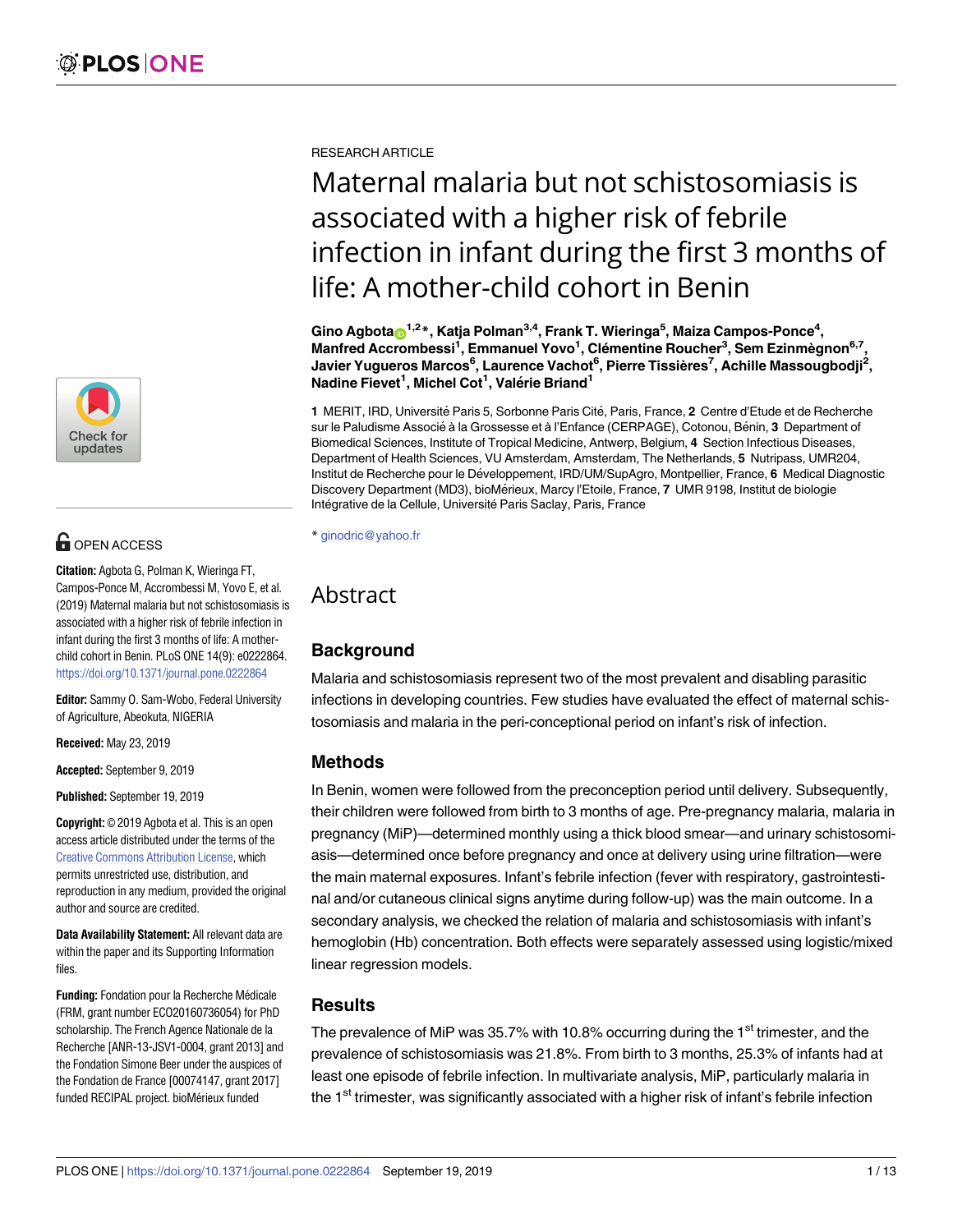<span id="page-1-0"></span>SEPSIS project. NO - The funders had no role in study design, data collection and analysis, decision to publish, or preparation of the manuscript. SE, JYM and LV contributed to data collection in the framework of SEPSIS project and to the final revision of the manuscript in their own names and not on behalf of their employer.

**Competing interests:** The authors have declared that no competing interests exist.

 $(aOR = 4.99$  [1.1; 22.6],  $p = 0.03$ ). In secondary results, pre-pregnancy malaria and schistosomiasis were significantly associated with a lower infant's Hb concentration during the first 3 months.

#### **Conclusion**

We evidenced the deleterious effect of maternal parasitic infections on infant's health. Our results argue in favor of the implementation of preventive strategies as early as in the periconception.

#### **Introduction**

According to the Developmental Origins of Health and Diseases (DOHaD) concept, a deleterious environment during peri-conception, gestation and the early postnatal period could lead to a predisposition to childhood and adult-onset diseases [\[1\]](#page-10-0). Maternal infection and malnutrition during pregnancy are recognized stress factors that impact on the child health in highincome countries [[2\]](#page-10-0). While infections as well as malnutrition in mid-pregnancy have been associated with fetal growth impairment, recent evidence suggests that infections and malnutrition before conception or early in pregnancy may also be deleterious for the fetus [\[3–5](#page-10-0)].

Malaria remains a major infectious disease for population in low and middle-income countries (LMICs). In 2017, 210 million cases of malaria were estimated, mainly occurring in sub-Saharan Africa (SSA) (92%) [\[6\]](#page-10-0). Malaria in pregnancy (MiP) is frequent and has already been associated with poor maternal and child outcomes. A recent review of studies conducted in SSA reported an overall prevalence of MiP of 38.2% (95% CI: 32.3%-44.1%) [[7\]](#page-10-0). In addition to its well-known effects on maternal anemia and low birthweight, MiP has been associated with an enhanced susceptibility to malaria as well as to other infections in infancy  $[8-10]$  $[8-10]$  $[8-10]$ . In these studies, MiP mainly referred to malaria at delivery, none of them assessed the effect of malaria before conception or in early pregnancy on infant's health.

On another note, schistosomiasis represents one of the most prevalent and disabling parasitic infections in LMICs. According to the World Health Organization (WHO), schistosomiasis affects more than 200 million people in LMICs in 2016 [[11](#page-11-0)]. The prevalence and effects of schistosomiasis during pregnancy have been far less documented. In particular, schistosomiasis has been associated with placental inflammation, which could result in poor birth outcomes [\[12\]](#page-11-0).

We aimed to assess the effect of maternal urinary schistosomiasis and malaria in the periconceptional period on the risk of febrile infection in infant during the first 3 months of life. In a secondary analysis, we also checked the effect of these two conditions on infant's hemoglobin (Hb) concentration.

#### **Methods**

#### **Study site, population and procedures**

Between June 2014 and August 2018, a preconceptional mother-child cohort was conducted in Southern Benin in the districts of Sô-Ava and Akassato, 25 km from Cotonou. Sô-Ava is a lakeside area where fishing is the main activity of the population, while Akassato is a semirural area. Both areas are hyperendemic for malaria and schistosomiasis [[13](#page-11-0)]. This study was carried out within the framework of two projects, RECIPAL ("REtard de Croissance Intra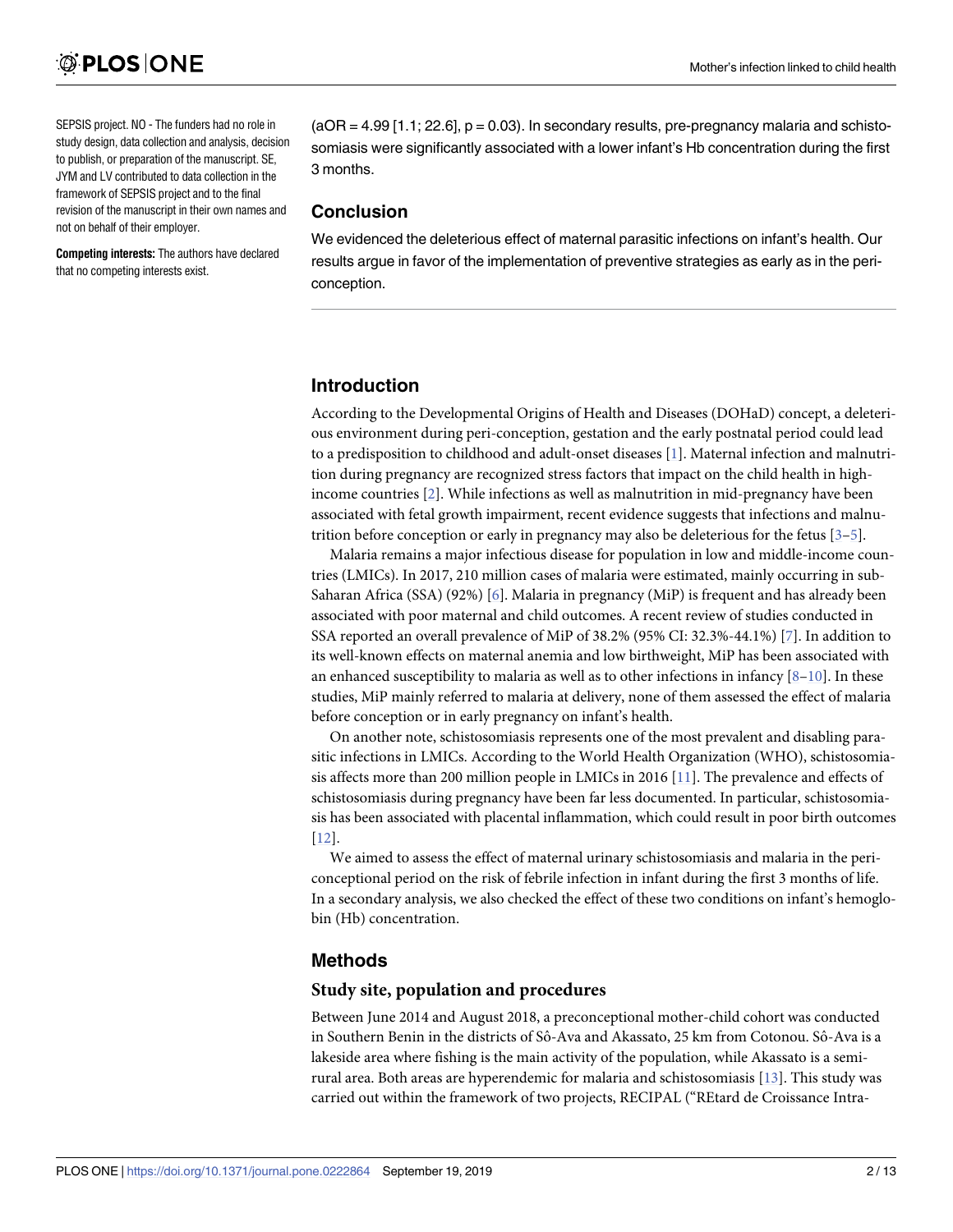<span id="page-2-0"></span>utérin et PALudisme", study protocol described elsewhere [\[14\]](#page-11-0)) and SEPSIS ("Neonatal immune function and risk of sepsis in infants in a malaria endemic area"). Women of reproductive age were recruited and followed monthly until becoming pregnant; pregnant women were then followed throughout the pregnancy (RECIPAL). Then, a subset of infants born from the RECIPAL mothers was followed during the first 3 months of age (SEPSIS).

**Preconception period.** At enrolment, demographic, socioeconomic, anthropometric (weight, height, mid-upper-arm circumference) data and household characteristics were collected. Women were screened for urinary schistosomiasis and malaria. All women who were positive for schistosomiasis and malaria were immediately treated. Hemoglobin (Hb), c-reactive protein (CRP) and alpha-1-acid glycoprotein (AGP) levels were determined. Each month, women were visited at home, the first day of the last menstrual period was recorded and a urinary pregnancy test was performed.

**Gestational follow up.** Once pregnant, women were followed up monthly at the maternity clinic. At each antenatal care visit, anthropometric data, clinical data (temperature, blood pressure, intake of intermittent preventive treatment for malaria, use of insecticide treated net) and obstetrical data were collected. Women were screened monthly for malaria as well as for proteinuria and glycosuria. Maternal Hb, CRP and AGP levels were determined in the first and the third trimester of pregnancy. Urinary schistosomiasis was determined at delivery, and all women who were positive were treated after delivery. Malaria was also screened (using thick blood smear) at delivery in placental blood. In addition to the scheduled visits, women were invited to attend the maternity clinic anytime in case of symptoms.

**Infant follow-up.** A subset of infants (born from April 2016) was followed monthly from birth to 3 months of age. At birth and at each scheduled visit, anthropometric data (weight, length, head circumference and mid-upper-arm circumference), breastfeeding and dietary practices, vaccine coverage and clinical data (temperature, heart and respiratory rate and symptoms) were collected. Infants' Hb concentration and malaria status (using a thick blood smear) were determined each month from birth until 3 months of age (4 time-points in total). During follow-up, mothers were encouraged to attend the health facility in case of any symptoms in the child. Clinical symptoms were recorded by the study's nurses and then confirmed by the study's referent physician. No biological investigation was carried out for etiological purposes of clinical symptoms.

**Laboratory methods.** Microscopic malaria was diagnosed by thick blood smear (TBS), and the parasitaemia was quantified using the Lambaréné method  $[15]$  $[15]$  $[15]$ . Diagnosis of urinary schistosomiasis was based on the microscopic detection of *S*. *haematobium* eggs in urine, using the filtration method [[16](#page-11-0)]. Hb concentration was determined with a HemoCue<sup>®</sup>. CRP and AGP levels were determined by enzyme-linked immunosorbent assay (ELISA) technique [\[17\]](#page-11-0)

#### **Definitions**

**Women.** Pre-pregnancy malaria was defined as a positive TBS before pregnancy (yes/no). MiP was defined as at least one positive TBS during pregnancy (yes/no). In addition, we categorized malaria according to its timing during pregnancy as early-MiP (malaria in the  $1<sup>st</sup>$ trimester and not later on), late-MiP (malaria in the  $2<sup>nd</sup>$  or  $3<sup>rd</sup>$  trimester, but not in the  $1<sup>st</sup>$  trimester) and combined-MiP (malaria in the  $1<sup>st</sup>$  trimester combined with malaria in the  $2<sup>nd</sup>$ and/or 3rd trimester). Schistosomiasis was defined as at least one *S*. *haematobium* eggs-positive urine sample before or during pregnancy (yes/no). Malaria-schistosomiasis coinfection was defined as the detection of both malaria and schistosomiasis at least once before or during pregnancy. Anemia during pregnancy was defined as an Hb level less than 11g/dL at least once during pregnancy (yes/no). Socioeconomic level was approximated using a score combining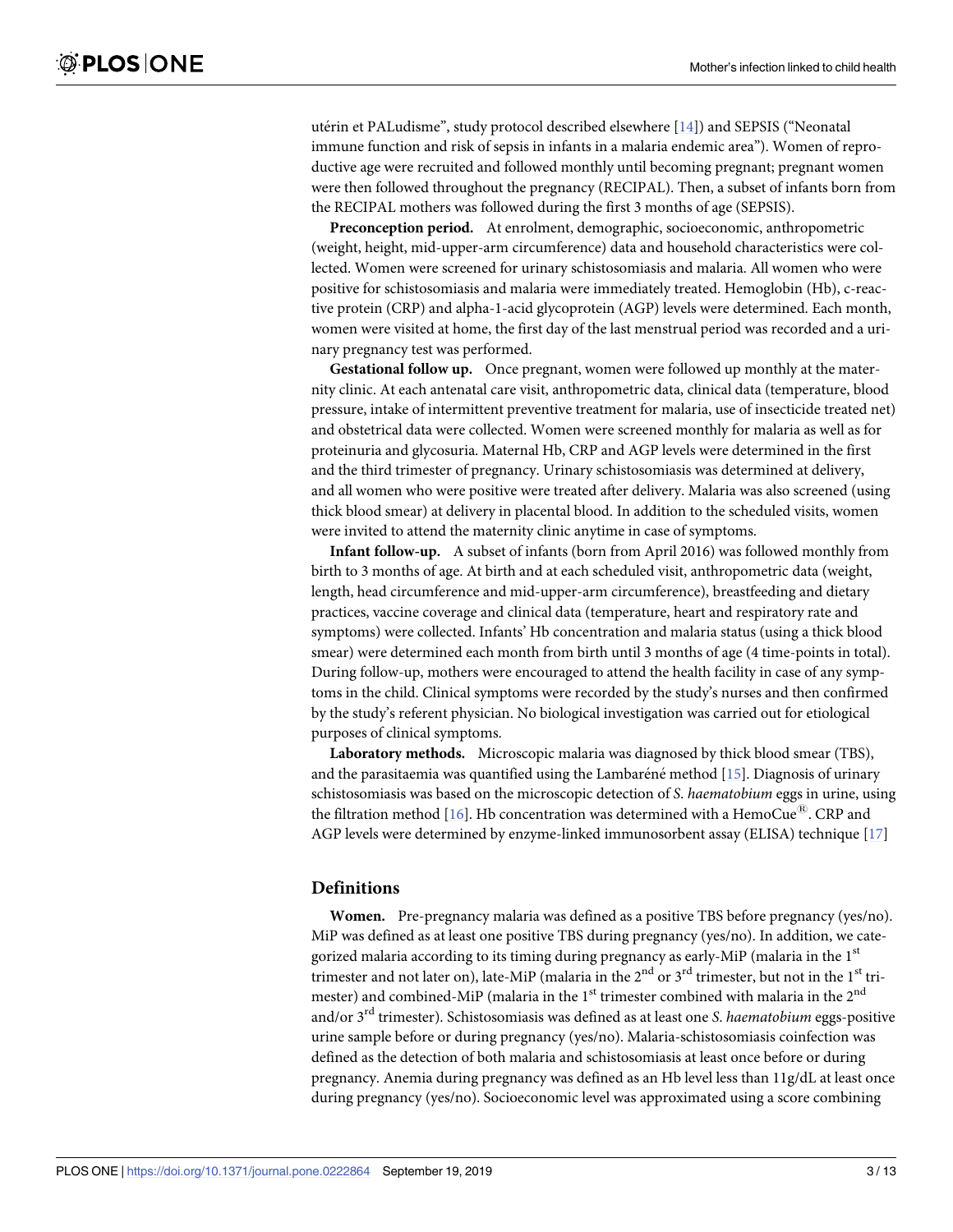<span id="page-3-0"></span>occupation and ownership of assets, which was then categorized according to the tertiles into low, medium and high categories. Gravidity was categorized as primi / secondigravidae (1–2) or multigravidae ( $\geq$ 3). Ethnicity was categorized as Toffin (main ethnic group) or others (including Aïzo, Fon and Yoruba ethnic groups). Educational level was categorized as literate  $if$  > primary school or illiterate if not. Body mass index (BMI) was categorized as underweight (< 18.5 kg/m<sup>2</sup>), normal (18.5–24.9 kg/m<sup>2</sup>), overweight (25.0–29.9 kg/m<sup>2</sup>) and obesity ( $\geq$  30  $\text{kg/m}^2$ ) according to WHO standards. Gestational age estimation was based either on last menstrual period (LMP) if the difference between LMP and ultrasound scan (US) performed between 9 and 13 weeks of gestation was less than 7 days or on US if the difference was *>*7 days. At delivery, placental malaria was defined as a positive TBS of placental blood.

**Infants.** A febrile infection was defined as the combination of fever (rectal temperature  $\geq$ 37.5˚C) with respiratory (cough, dyspnea, rhinitis, bronchitis or abnormalities on auscultation), gastrointestinal (vomiting, diarrhea or abdominal pain), or cutaneous (skin fungi or skin rashes) clinical signs, or as clinical malaria (fever + positive thick blood smear). Infants were classified as whether they had at least one febrile infection during follow-up (yes/no). Hb concentration was considered as a quantitative and time-dependent variable from birth to 3 months of age. Feeding mode was categorized according to WHO standards into maternal breastfeeding (including both exclusive and predominant breastfeeding, the latter corresponding to water or water-based drinks consumed in addition to breast milk), mixed feeding and exclusive formula feeding [\[18\]](#page-11-0). Nutritional status of infants was assessed by weight-for-age, length-for-age and weight-for-length z-scores according to WHO standards, using macro for STATA [\[19\]](#page-11-0).

#### **Statistical analysis**

First, we described the general characteristics of the mother-child pairs according to maternal malaria and schistosomiasis.

Second, we used a logistic regression model to assess the effect of maternal schistosomiasis and malaria before and during pregnancy on the risk of infant's febrile infection during the first 3 months of life.

The main exposure variables were maternal schistosomiasis, pre-pregnancy malaria and MiP. The adjustment variables were maternal age, gravidity, ethnicity, socioeconomic and educational level, anemia (before and during pregnancy) as well as infant's sex, term at birth, breastfeeding, nutritional status and study center. In addition, sensitivity analyses were conducted to assess the effect of malaria-schistosomiasis coinfection (as the main exposure) on infant's Hb concentration and risk of febrile infection.

In a secondary analysis, we assessed the effect of maternal schistosomiasis and malaria before and during pregnancy on the infant's Hb concentration during the first 3 months of life using a mixed linear regression model with a random intercept at the individual level (considering that successive Hb concentrations in the same infant were correlated).

All variables with a p-value below 0.2 in univariate analysis were included in the multivariate analysis. Then, the variables with a p-value less than 0.05 after a step-by-step backward selection procedure were kept in the multivariate model. Malaria and schistosomiasis were forced in all final models. Statistical analyses were done with Stata version 13.1 for Windows (Stata Corp., College Station, TX).

#### **Ethics statement**

The Ministry of Health in Benin and the Ethics Committee of the Institut des Sciences Biomédicales Appliquées in Benin approved RECIPAL (decision no. 39 of 05/16/ 2014) and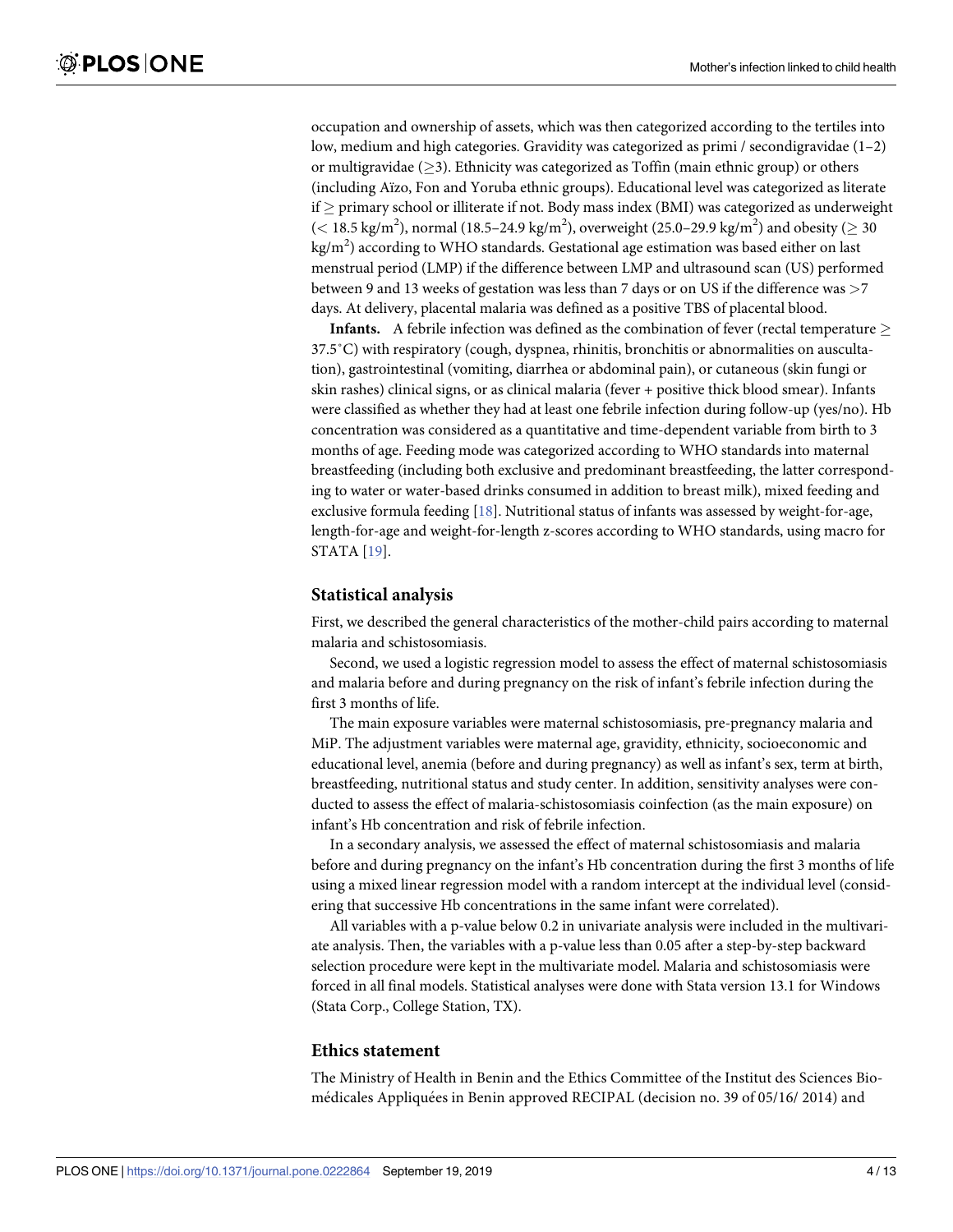SEPSIS (decision no. 85 of 04/05/2016) projects. Women were included in RECIPAL after providing a signed written informed consent, and the newborns were included in SEPSIS after both parents have provided a signed written informed consent. All infections detected (malaria and schistosomiasis) were immediately treated and all medications were paid by the projects.

## **Results**

#### **Study profile**

Out of a total of 1214 women of reproductive age enrolled in the RECIPAL study, 411 became pregnant. Among them, 273 were followed up until delivery and gave birth to 287 newborns (including 260 singletons, 12 sets of twins and 1 set of triplet). A subset of 161 newborns born from April 2016 was followed up from birth to 3 months of age as part of the SEPSIS study. Among them, one died on the first day of life, and for two more, their parents withdrew the informed consent just after delivery (Fig 1).



<https://doi.org/10.1371/journal.pone.0222864.g001>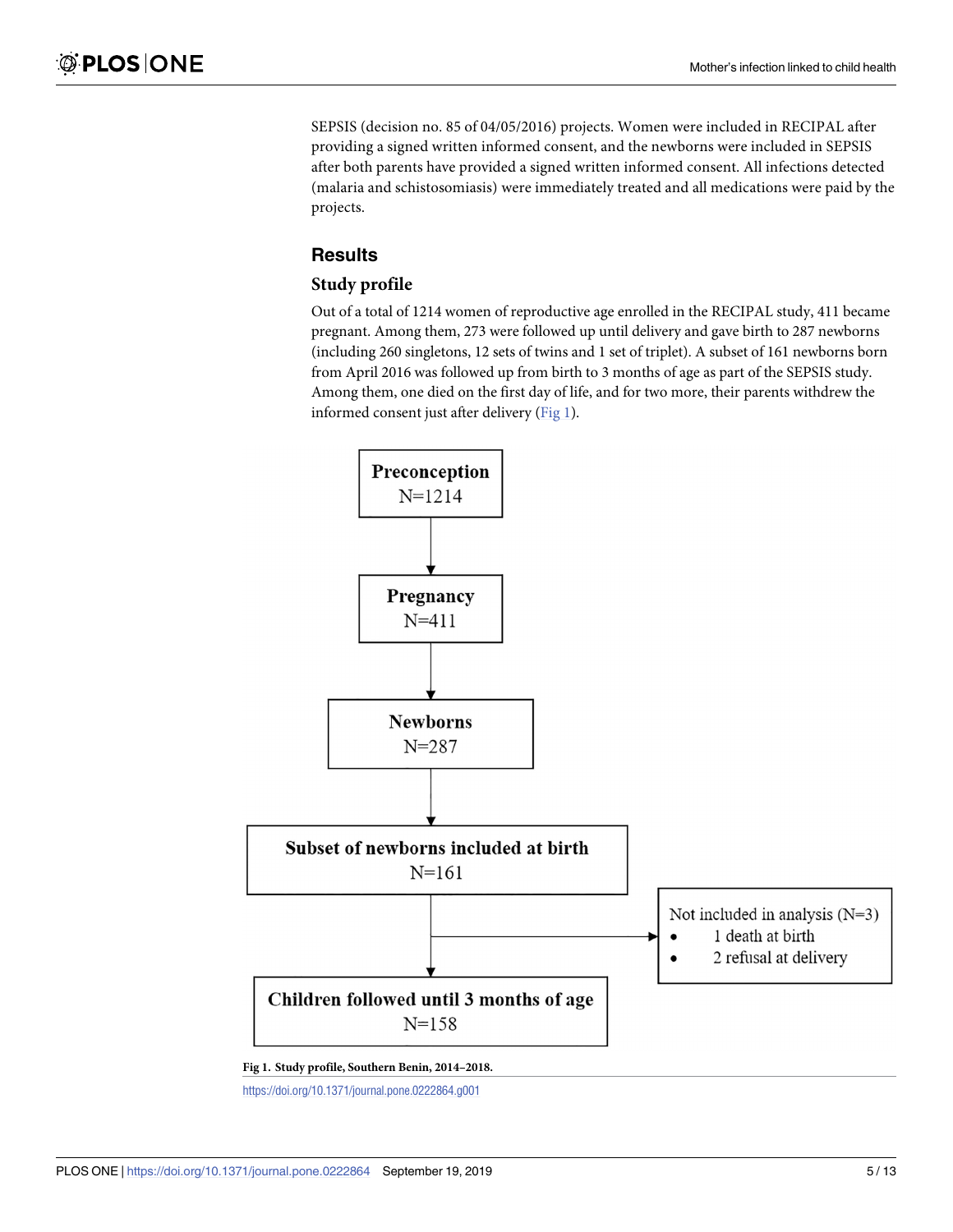#### <span id="page-5-0"></span>**General characteristics of the population**

[Table](#page-6-0) 1 shows the general characteristics of the mothers and children included in this study. Most women were illiterate (68.2%), multigravidae (81.5%) and aged 21–30 years old (66.9%). Before conception, the prevalence of malaria was 4.6%. During pregnancy, 35.7% of the women had at least one episode of malaria and among them, 10.8% had early-MiP. The prevalence of maternal urinary schistosomiasis was 21.8% and most of the infections were detected at delivery. According to the study center, the prevalence of maternal urinary schistosomiasis was 40.9% and 2.7% in Sô-Ava and Akassato districts, respectively. The prevalence of malariaschistosomiasis coinfection was 11.9%.

Mean (SD) gestational age and weight at birth was 39.5 (1.6) weeks and 3006 (376) grams, respectively. During the first 3 months of life, most infants were exclusively or predominantly breastfed (92%). Mean infant's Hb concentration at birth and at 3 months of age was 14.7 (2.8) and 10.7 (1.5) g/dL, respectively. During the 3 month-follow-up, 25.3% (40/158) of infants had at least one febrile infection. Respiratory, gastrointestinal and cutaneous infections as well as clinical malaria accounted for 53% (n = 21), 48% (n = 19), 5% (n = 2) and 5% (n = 2) of all cases, respectively.

#### **Effect of maternal infections on infant's risk of febrile infection during the first 3 months of life**

During the first 3 months of life, the proportion of infants with at least one febrile infection varied according to the infected or uninfected status of mother [\(Fig](#page-7-0) 2). Indeed, the proportion of febrile infections in infants was high when the mothers had had MiP or schistosomiasis before or during pregnancy and low when the mothers had had malaria before conception compared to non-infected mothers. In multivariate analysis, MiP was significantly associated with the infant's risk of febrile infection (Adjusted Odds ratio " $aOR$ " = 3.11, 95 CI% [1.11; 8.77],  $p = 0.032$ ) [\(Table](#page-7-0) 2). When considering the timing of MiP, we showed that early-MiP was significantly associated with a higher risk of febrile infection in infants ( $aOR = 4.99$ ,  $95 CI$  $\%$  [1.10; 22.64], p = 0.034). Late-MiP and combined MiP were not significantly associated with infant's risk of febrile infection. We did not find any association between schistosomiasis or pre-pregnancy malaria and the risk of febrile infection ( $aOR = 1.40$ ,  $95 CI%$  [0.50; 3.96],  $p = 0.525$  and aOR = 0.50, 95 CI% [0.04; 6.67],  $p = 0.603$ , respectively). Similarly, malariaschistosomiasis coinfection was not significantly associated with the risk of febrile infection. The other factors associated with the infant's risk of febrile infection are presented in Supplementary S1 [Table.](#page-9-0)

### **Secondary results: Effect of maternal infections on infant's Hb concentration during the first 3 months of life**

Overall, Hb concentration tended to decrease over time, with a plateau from 2 months ([S1](#page-9-0) [Fig\)](#page-9-0). The decrease was stronger in infants born from infected mothers (more pronounced for pre-pregnancy malaria and schistosomiasis), but this difference became smaller over time. In multivariate analysis (Supplementary S2 [Table\)](#page-9-0), pre-pregnancy malaria and maternal schistosomiasis were significantly associated with a lower infant's mean Hb concentration during the first 3 months of life (-1.30 g/dL, 95 CI% [-2.27; 0.33], p = 0.009 and -0.63 g/dL, 95 CI% [-1.10;  $-0.16$ ],  $p = 0.009$ , respectively). We did not evidence any association between MiP or malariaschistosomiasis coinfection and infant's Hb concentration.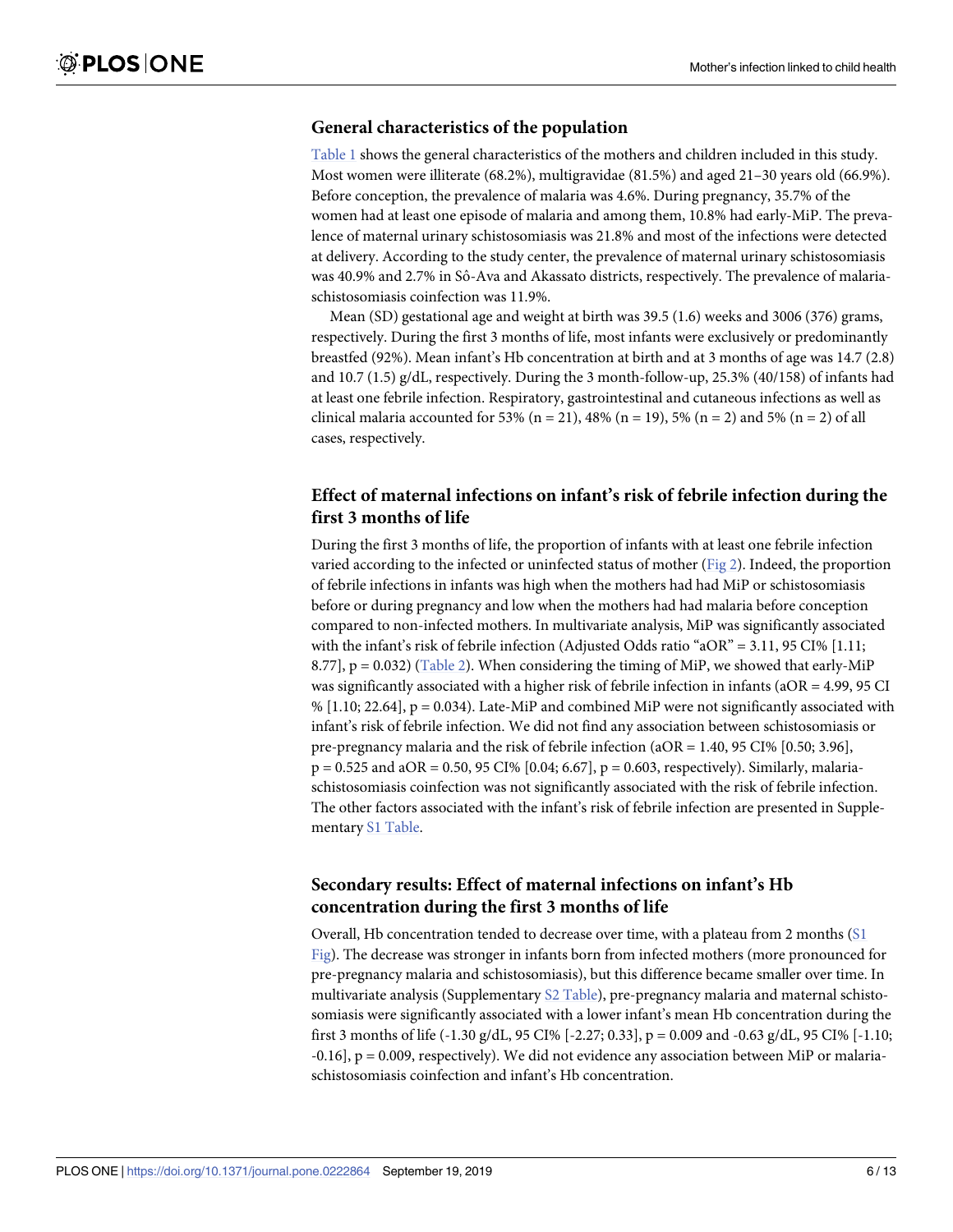#### <span id="page-6-0"></span>**[Table](#page-5-0) 1. Mother-child pairs general characteristics, Southern Benin, 2014–2018.**

| Characteristics                                  | Categories                             | Effective        | Mean $\pm$ SD or % |
|--------------------------------------------------|----------------------------------------|------------------|--------------------|
| Maternal characteristics ( $n = 157$ )           |                                        |                  |                    |
| Age (y)                                          | All participants                       | 157              | $27.0 \pm 4.9$     |
|                                                  | $18 - 20y$                             | 20               | 12.7               |
|                                                  | $21 - 30y$                             | 105              | 66.9               |
|                                                  | $31 - 40y$                             | 32               | 20.4               |
| <b>Educational level</b>                         | Illiterate                             | 107              | 68.2               |
| Socioeconomic level                              | Low                                    | 40               | 25.4               |
|                                                  | Medium                                 | 92               | 58.6               |
|                                                  | High                                   | 25               | 15.9               |
| Pre-pregnancy BMI*                               | Underweight                            | 16               | 10.2               |
|                                                  | Normal                                 | 105              | 66.9               |
|                                                  | Overweight                             | 27               | 17.2               |
|                                                  | Obese                                  | 9                | 5.7                |
| Gravidity                                        | $1 - 2$                                | 29               | 18.5               |
|                                                  | $\geq 3$                               | 128              | 81.5               |
| Pre-pregnancy malaria                            | Yes                                    | $\sqrt{ }$       | 4.6                |
| Malaria in pregnancy (MiP)                       | $\geq$ 1 episode(s) during pregnancy   | 56               | 35.7               |
| Timing of MiP                                    | Early-MiP                              | 17               | 10.8               |
|                                                  | Late-MiP                               | 32               | 20.4               |
|                                                  | Combined-MiP                           | $\overline{7}$   | 4.5                |
| <b>IPTp</b>                                      | $\geq$ 2 doses                         | 143              | 91.1               |
| Possession of ITN                                | Yes                                    | 151              | 96.2               |
| Anemia in pregnancy <sup>#</sup>                 | Yes                                    | 104              | 66.2               |
| Placental malaria                                | Yes                                    | $\sqrt{6}$       | 4.1                |
| Urinary schistosomiasis <sup>¥</sup>             | Yes                                    | 32               | 21.8               |
| Malaria-schistosomiasis coinfection <sup>¥</sup> | Yes                                    | 18               | 11.9               |
| Infant's characteristics $(n = 158)$             |                                        |                  |                    |
| Sex                                              | Female                                 | 81               | 51.3               |
| Term at birth (weeks)                            | All participants                       | 158              | $39.5 \pm 1.6$     |
|                                                  | Preterm birth (<37 weeks)              | $\,8\,$          | 5.1                |
| Birth weight (g)                                 | All participants                       | 158              | $3006 \pm 376$     |
|                                                  | Low birth weight $(<$ 2500 g)          | 14               | 8.9                |
|                                                  | $SGA**$                                | 31               | 20.7               |
| Feeding mode (0-3mo)                             | Exclusive breastfeeding                | 84               | 53.2               |
|                                                  | Predominant breastfeeding <sup>†</sup> | 61               | 38.6               |
|                                                  | Mixed feeding                          | 13               | 8.2                |
|                                                  | Exclusive formula feeding              | $\boldsymbol{0}$ | $\bf{0}$           |
| Weight-for-length zscore                         | $<$ -2 SD at 3mo                       | 9                | 5.7                |
| Length-for-age zscore                            | $<$ -2 SD at $3mo$                     | $18\,$           | 11.4               |
| Hb level (g/dL)                                  | At birth                               | 158              | $14.7 \pm 2.8$     |
|                                                  | At 3 months                            | 158              | $10.7 \pm 1.5$     |
| Febrile infection $(0-3mo)^{\dagger}$            | At least one episode                   | 40               | 25.3               |

Early-MiP: only in the 1<sup>st</sup> trimester; Late-MiP: In the 2<sup>nd</sup> and/or 3<sup>rd</sup> trimester and not in 1<sup>st</sup>; Combined-MiP: 1<sup>st</sup> trimester combined with 2<sup>nd</sup> and/or 3<sup>rd</sup> trimester infection;

<sup>¥</sup>: detected either before or during pregnancy;

<sup>‡</sup>: at least one episode in the 1<sup>st</sup> or the 3<sup>rd</sup> trimester;

† : water or water-based drinks consumed in addition to breast milk;

�: Body mass index (BMI) in class according to WHO standards;

\*\*: SGA defined according to INTERGROWTH 21<sup>st</sup> charts;

mo: months, SD: standard deviation; y: years; %: percentage; ITN: insecticide-treated net; IPTp: intermittent preventive treatment in pregnancy with sulfadoxinepyrimethamine; Missing data: 12 for placental malaria and 10 for maternal schistosomiasis.

<https://doi.org/10.1371/journal.pone.0222864.t001>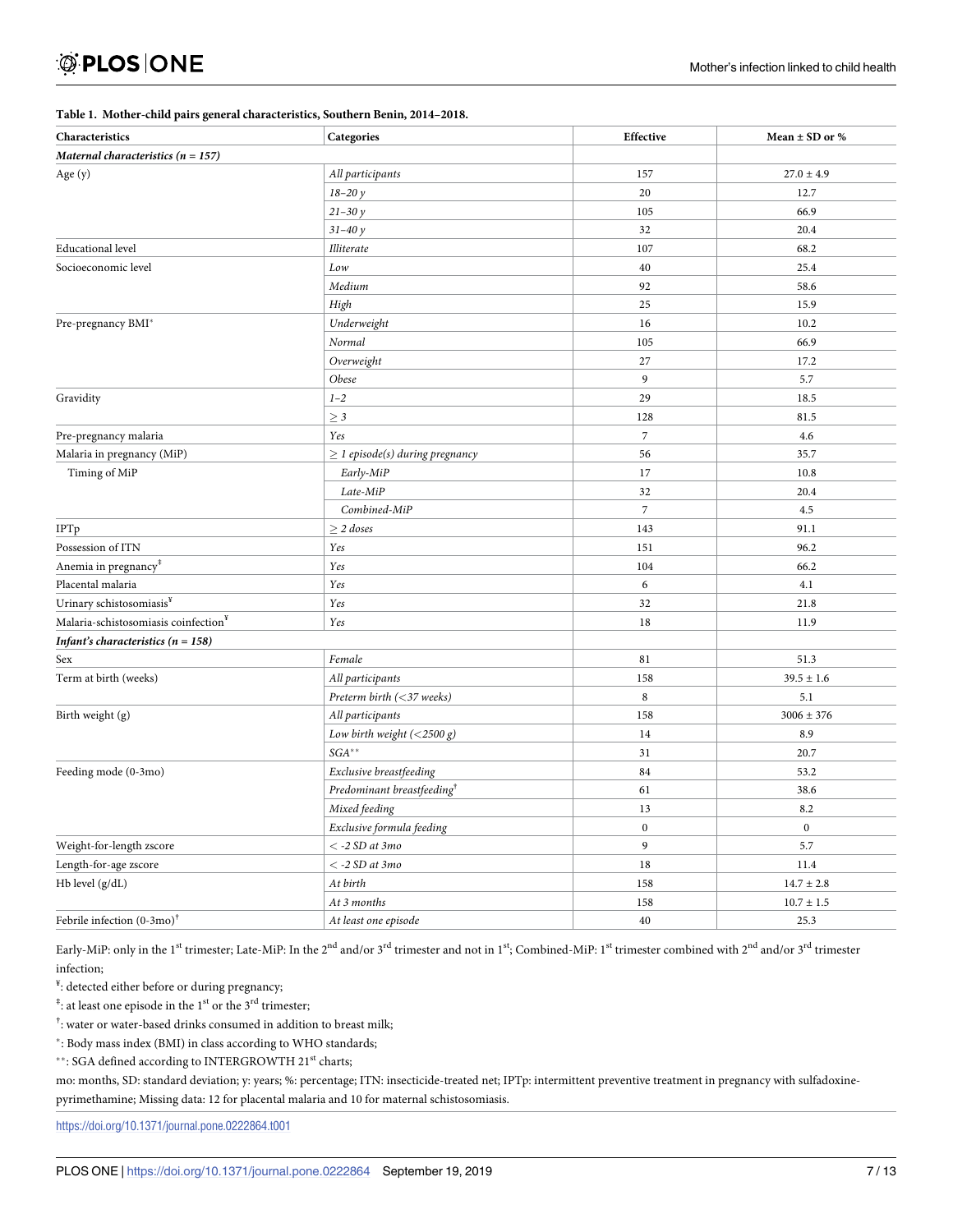<span id="page-7-0"></span>



#### **Discussion**

To our knowledge, this is the first study conducted in SSA, which assesses the effect of maternal schistosomiasis and early-MiP on infant's risk of infection. We evidenced that early-MiP– infection occurring only in the first trimester and not after–was significantly associated with a higher risk of infection in infant during the first 3 months of life.

|                                                                                   |  | Table 2. Association between maternal schistosomiasis and malaria before and during pregnancy and infant's risk of febrile infection during the first 3 months of |
|-----------------------------------------------------------------------------------|--|-------------------------------------------------------------------------------------------------------------------------------------------------------------------|
| <b>life.</b> Logistic regression analyses, $n = 149$ , Southern Benin, 2014–2018. |  |                                                                                                                                                                   |
|                                                                                   |  |                                                                                                                                                                   |

|                                                            |                               | Risk of febrile infection |         |                       |         |  |
|------------------------------------------------------------|-------------------------------|---------------------------|---------|-----------------------|---------|--|
| <b>Variables</b>                                           | Categories                    | Univariate analysis       |         | Multivariate analysis |         |  |
|                                                            |                               | Unadjusted OR [95% CI]    | p-value | Adjusted OR [95% CI]  | p-value |  |
| Model 1                                                    |                               |                           |         |                       |         |  |
| Pre-pregnancy malaria                                      | Yes vs. No                    | $0.61$ [0.07; 5.28]       | 0.656   | $0.50$ [0.04; 6.67]   | 0.603   |  |
| Maternal schistosomiasis <sup>¥</sup>                      | Yes vs. No                    | 1.80 [0.75; 4.32]         | 0.189   | 1.40 [0.50; 3.96]     | 0.525   |  |
| Malaria during pregnancy*                                  | Yes vs. No                    | 1.50 [0.70; 3.26]         | 0.300   | 3.11 [1.11; 8.77]     | 0.032   |  |
| Model 2 considering the timing of malaria during pregnancy |                               |                           |         |                       |         |  |
| Pre-pregnancy malaria                                      | Yes vs. No                    | $0.61$ [0.07; 5.28]       | 0.656   | $0.53$ [0.04; 7.55]   | 0.639   |  |
| Maternal schistosomiasis                                   | Yes vs. No                    | 1.80 [0.75; 4.32]         | 0.189   | 1.22 [0.39; 3.83]     | 0.729   |  |
| Malaria during pregnancy (MiP)                             | Early-MiP vs. No infection    | 1.71 [0.64; 5.44]         | 0.263   | 4.99 [1.10; 22.64]    | 0.034   |  |
|                                                            | Late-MiP vs. No infection     | $1.61$ [0.64; 4.03]       | 0.312   | 2.80 [0.85; 9.23]     | 0.090   |  |
|                                                            | Combined-MiP vs. No infection | $0.68$ [0.08; 6.03]       | 0.732   | $1.41$ [0.12; 16.43]  | 0.783   |  |
| Model 3 considering malaria-schistosomiasis coinfection    |                               |                           |         |                       |         |  |
| Malaria-schistosomiasis coinfection                        | Yes vs. No                    | 1.44 [0.47; 4.39]         | 0.523   | 2.31 [0.68; 7.89]     | 0.180   |  |

Final model was adjusted for pre-pregnancy AGP level, infant's nutritional status, breastfeeding, term at birth, low birthweight and study center. CI: confidence interval; <sup>¥</sup>: detected either before or during pregnancy;

�: at least one microscopic infection during pregnancy

<https://doi.org/10.1371/journal.pone.0222864.t002>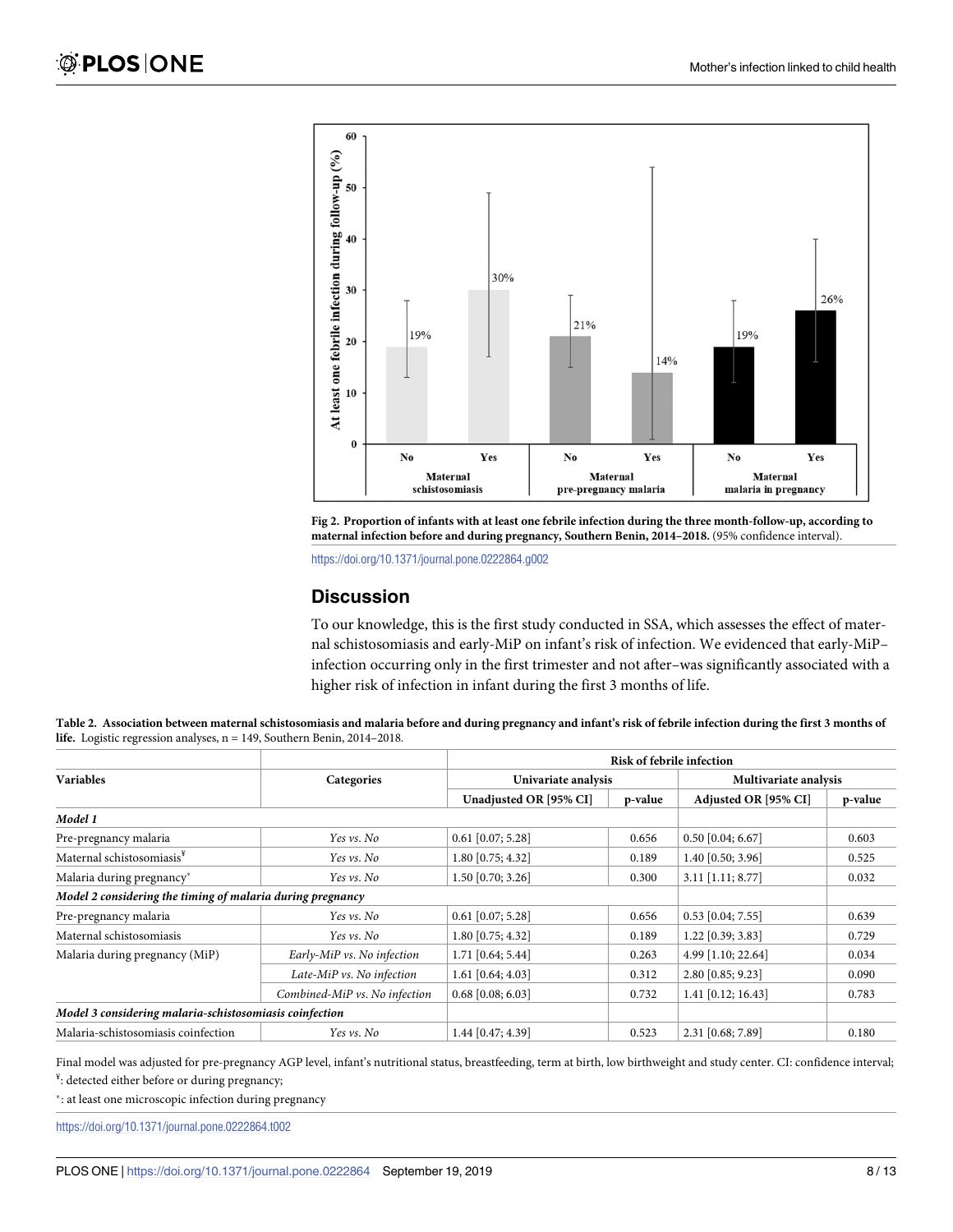<span id="page-8-0"></span>Thanks to the women's follow-up from the preconceptional period, we were able to assess the effect of malaria before and in early pregnancy on infant's infection. The outcomes were collected prospectively and repeatedly from birth to 3 months of age. In addition, important determinants of infant's infection, such as his nutritional status and feeding practices have been taken into account in the analysis.

In our study, MiP, especially in the  $1<sup>st</sup>$  trimester of pregnancy was associated with a higher risk of febrile infection. This result is concordant with the literature. Indeed, the association between MiP, particularly placental malaria, and a higher risk of infant's malaria and nonmalaria fever during the first 18 months of life has already been reported [\[8,](#page-10-0)[10](#page-11-0)]. These observations have been linked to an immune tolerance phenomenon due to *in utero* exposure to soluble *Plasmodium* antigens. Fetal exposure to malaria may induce an alteration of immune responses leading to a higher susceptibility of infants to subsequent infections, not only to malaria but to infections in general [[20–22\]](#page-11-0). In these studies, only the effect of malaria at delivery or malaria in the third trimester of pregnancy was assessed. In our study, we showed a strong association between women infected in the  $1<sup>st</sup>$  trimester of pregnancy and subsequent infections in the child, with a 4 times higher risk of infection in infants born from mothers infected in the  $1<sup>st</sup>$  trimester only. It has been suggested that early malaria in pregnancy may impair placentation and then contribute to the pathogenesis of low birthweight (LBW) and fetal growth restriction, which are high risk factors for morbidity in the child [[23](#page-11-0)]. In our study, the effect of early-MiP was found independently of LBW, suggesting additional underlying mechanisms. We did not evidence an effect of malaria occurring later in pregnancy or a cumulative effect of malaria during pregnancy on the risk of infection in the infant. These results may be explained by the fact that women were treated immediately and repeatedly for malaria during pregnancy and that intermittent preventive treatment coverage (more than 2 doses) was particularly high (91%).

The prevalence of maternal urinary schistosomiasis was high (21.8%), particularly in Sô-Ava district (41%). This result is in line with prevalences that were reported during a recent mapping of *Schistosoma haematobium* infection in schoolchildren in Benin, which were 17.6% at national level and 59.6% in Sô-Ava district [[24\]](#page-11-0). The proportion of infants with a febrile infection tended to be higher in those born from mothers with schistosomiasis than in those born from uninfected mothers, but this association did not reach significance. The higher susceptibility to infection of infants born from mothers chronically infected with helminths found in the literature may be related to changes in fetal and infant's immune responses such as in utero sensitization of T and B lymphocytes to helminth antigens, leading an immune tolerance (immunosuppressed status) [\[25\]](#page-11-0). In our study, the lack of association between maternal urinary schistosomiasis and infant's infections may be due to the small sample size and number of events. Also, we cannot exclude that women were infected with schistosomiasis late in pregnancy that may not have resulted in changes in fetal immune responses [\[26\]](#page-11-0).

Looking at the effects on Hb concentrations, we showed that maternal schistosomiasis and pre-pregnancy malaria were significantly associated with a lower infant's Hb concentration during the first 3 months of life. Maternal schistosomiasis has been related to maternal anemia and LBW, but in a very limited number of studies [[27](#page-11-0)[–29\]](#page-12-0). Anemia due to chronic diseases is one of the proposed mechanisms of schistosomiasis-mediated adverse birth and neonatal outcomes [\[12\]](#page-11-0). In particular, schistosomiasis in pregnancy is responsible for iron loss in stool and urine, resulting in maternal iron deficiency and anemia, which has been associated with infant's hemoglobin concentration in the first months of life [\[30–32\]](#page-12-0). However, in our study the effect of schistosomiasis on infant's Hb concentration was shown after adjustment for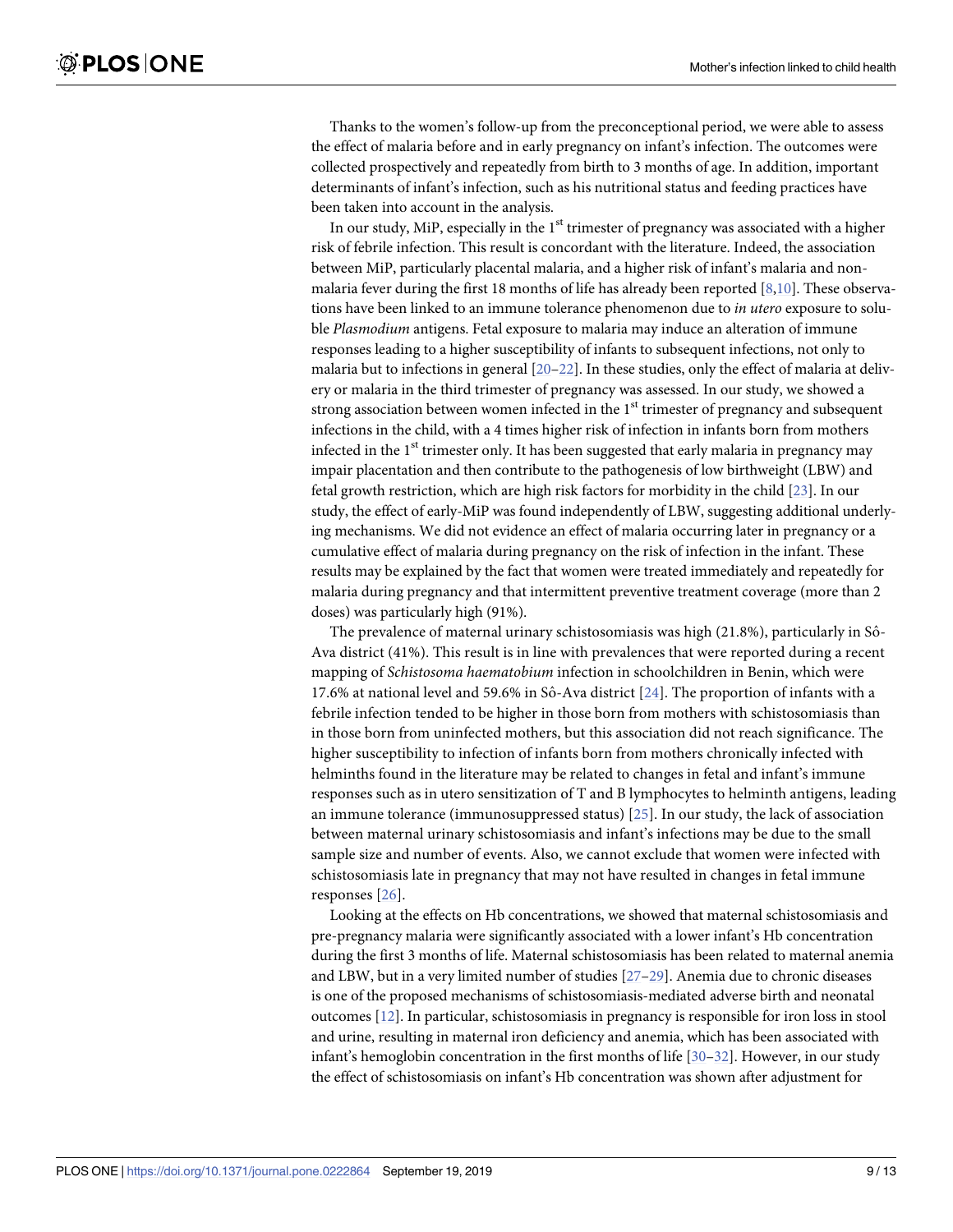<span id="page-9-0"></span>maternal anemia, suggesting other underlying mechanisms. Malaria at delivery has already been associated with a lower Hb concentration in infants during the first year of life [\[33\]](#page-12-0). Here we found an association between pre-pregnancy malaria and infant's Hb concentration. This association remained statistically significant after controlling for potential confounders such as malaria during pregnancy or other maternal characteristics that may be linked to poor conditions in the child. This result relies on Hb concentrations that were measured from birth to 3 months of age, a period during which Hb varies greatly physiologically. Further studies are needed to confirm this over a longer period of time.

Our study has some limitations that should be considered. First, urinary schistosomiasis was detected before pregnancy and all infected women were treated immediately. It is likely that schistosomiasis detected at the end of pregnancy may have occurred later in women, resulting in a limited effect on the fetus. Second, because of our small sample size, we could not assess the effect of schistosomiasis, malaria and malaria-schistosomiasis coinfection according to the intensity of these infections.

In conclusion, our results highlight the critical effects of maternal infections during the first 1,000 days of life in line with the DOHaD concept. We showed that maternal schistosomiasis and malaria in the peri-conceptional period were independently associated with a higher risk of infant's febrile infection and Hb concentration during the first 3 months of life. These results underline the need for measures to prevent maternal infections as early as in the periconceptional period.

## **Supporting information**

**S1 [Fig](http://www.plosone.org/article/fetchSingleRepresentation.action?uri=info:doi/10.1371/journal.pone.0222864.s001). Evolution of infant's hemoglobin (Hb) concentration during the first 3 months of life according to maternal schistosomiasis and malaria before and during pregnancy, Southern Benin, 2014–2018.** Schisto: schistosomiasis. (TIF)

**S1 [Table.](http://www.plosone.org/article/fetchSingleRepresentation.action?uri=info:doi/10.1371/journal.pone.0222864.s002) Association between maternal schistosomiasis and malaria before and during pregnancy and infant's risk of febrile infection during the first 3 months of life, uni and multivariate logistic regression analyses, n = 140, Southern Benin, 2014–2018.** Malaria and schistosomiasis have been forced in all final models; Breast: breastfeeding included exclusive and predominant feeding [\[18\]](#page-11-0). Infant's weight-for-length, weight-for-age and length-for-age z-scores are time dependent variable.

(DOCX)

**S2 [Table.](http://www.plosone.org/article/fetchSingleRepresentation.action?uri=info:doi/10.1371/journal.pone.0222864.s003) Relationship between infant's hemoglobin concentration during the first 3 months of life and maternal urinary schistosomiasis and malaria before and during pregnancy, uni and multivariate mixed linear regression analyses, n = 148, Southern Benin, 2014–2018.** Malaria and schistosomiasis have been forced in all final models; Breast.: breastfeeding included exclusive and predominant feeding [\[18\]](#page-11-0). Infant's weight-for-length, weightfor-age and length-for-age z-scores are time dependent variable. (DOCX)

#### **Acknowledgments**

We are extremely grateful to all families who took part in this study, and to the midwives, nurses and community-health workers for recruiting and following families up. We thank the entire RECIPAL and SEPSIS team, including research scientists, engineers, technicians and managers. We are also grateful to KP for hosting GA for three months in her unit in Antwerp.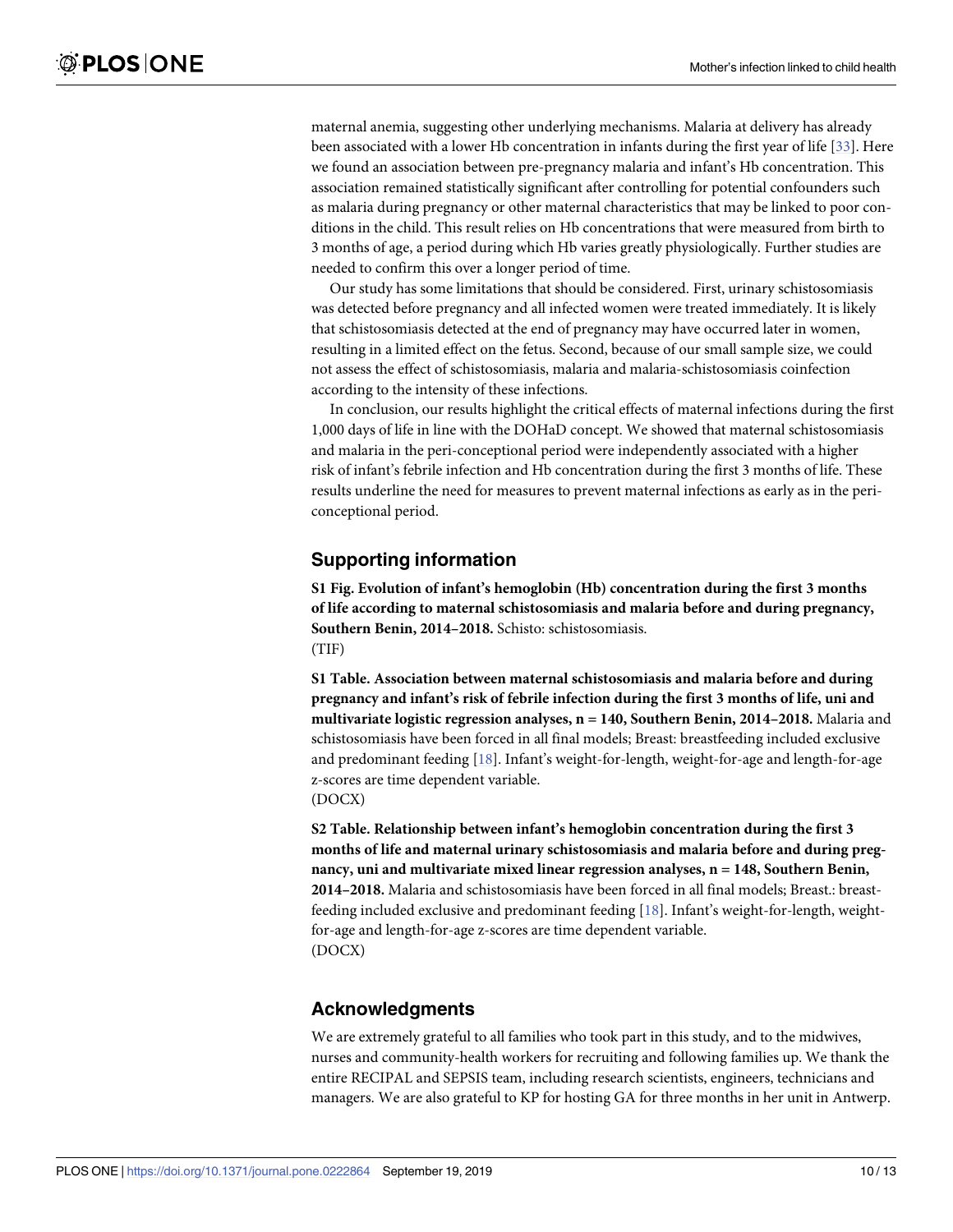#### <span id="page-10-0"></span>**Author Contributions**

- **Conceptualization:** Gino Agbota, Katja Polman, Frank T. Wieringa, Maiza Campos-Ponce, Michel Cot, Valérie Briand.
- **Data curation:** Gino Agbota, Manfred Accrombessi, Valérie Briand.

**Formal analysis:** Gino Agbota, Valérie Briand.

**Investigation:** Gino Agbota, Nadine Fievet.

**Methodology:** Gino Agbota, Katja Polman, Frank T. Wieringa, Maiza Campos-Ponce, Manfred Accrombessi, Clémentine Roucher, Nadine Fievet, Michel Cot, Valérie Briand.

**Project administration:** Achille Massougbodji, Nadine Fievet, Michel Cot, Valérie Briand.

**Resources:** Katja Polman, Frank T. Wieringa, Maiza Campos-Ponce, Manfred Accrombessi, Emmanuel Yovo, Clémentine Roucher, Sem Ezinmègnon, Javier Yugueros Marcos, Laurence Vachot, Pierre Tissières, Achille Massougbodji, Nadine Fievet, Michel Cot, Valérie Briand.

**Software:** Gino Agbota.

- Supervision: Katja Polman, Frank T. Wieringa, Maiza Campos-Ponce, Clémentine Roucher, Nadine Fievet, Michel Cot, Valérie Briand.
- **Validation:** Gino Agbota, Katja Polman, Frank T. Wieringa, Maiza Campos-Ponce, Michel Cot, Valérie Briand.

Visualization: Michel Cot, Valérie Briand.

**Writing – original draft:** Gino Agbota.

#### **References**

- **[1](#page-1-0).** Barker DJP. The origins of the developmental origins theory. J Intern Med. 2007; 261: 412–417. [https://](https://doi.org/10.1111/j.1365-2796.2007.01809.x) [doi.org/10.1111/j.1365-2796.2007.01809.x](https://doi.org/10.1111/j.1365-2796.2007.01809.x) PMID: [17444880](http://www.ncbi.nlm.nih.gov/pubmed/17444880)
- **[2](#page-1-0).** Collier CH, Risnes K, Norwitz ER, Bracken MB, Illuzzi JL. Maternal infection in pregnancy and risk of asthma in offspring. Matern Child Health J. 2013; 17: 1940–1950. [https://doi.org/10.1007/s10995-013-](https://doi.org/10.1007/s10995-013-1220-2) [1220-2](https://doi.org/10.1007/s10995-013-1220-2) PMID: [23338127](http://www.ncbi.nlm.nih.gov/pubmed/23338127)
- **[3](#page-1-0).** Yu Z, Han S, Zhu J, Sun X, Ji C, Guo X. Pre-pregnancy body mass index in relation to infant birth weight and offspring overweight/obesity: a systematic review and meta-analysis. PloS One. 2013; 8: e61627. <https://doi.org/10.1371/journal.pone.0061627> PMID: [23613888](http://www.ncbi.nlm.nih.gov/pubmed/23613888)
- **4.** Huynh B-T, Cottrell G, Cot M, Briand V. Burden of malaria in early pregnancy: a neglected problem? Clin Infect Dis Off Publ Infect Dis Soc Am. 2015; 60: 598–604. <https://doi.org/10.1093/cid/ciu848> PMID: [25362205](http://www.ncbi.nlm.nih.gov/pubmed/25362205)
- **[5](#page-1-0).** Ramakrishnan U, Grant F, Goldenberg T, Zongrone A, Martorell R. Effect of women's nutrition before and during early pregnancy on maternal and infant outcomes: a systematic review. Paediatr Perinat Epidemiol. 2012; 26 Suppl 1: 285–301. <https://doi.org/10.1111/j.1365-3016.2012.01281.x> PMID: [22742616](http://www.ncbi.nlm.nih.gov/pubmed/22742616)
- **[6](#page-1-0).** World Health Organization. Fact Sheets Detail: Malaria. [https://www.who.int/news-room/fact-sheets/](https://www.who.int/news-room/fact-sheets/detail/malaria) [detail/malaria](https://www.who.int/news-room/fact-sheets/detail/malaria). Accessed 7 January 2019.
- **[7](#page-1-0).** Chico RM, Mayaud P, Ariti C, Mabey D, Ronsmans C, Chandramohan D. Prevalence of malaria and sexually transmitted and reproductive tract infections in pregnancy in sub-Saharan Africa: a systematic review. JAMA. 2012; 307: 2079–2086. <https://doi.org/10.1001/jama.2012.3428> PMID: [22665107](http://www.ncbi.nlm.nih.gov/pubmed/22665107)
- **[8](#page-1-0).** Rachas A, Le Port A, Cottrell G, Guerra J, Choudat I, Bouscaillou J, et al. Placental malaria is associated with increased risk of nonmalaria infection during the first 18 months of life in a Beninese population. Clin Infect Dis Off Publ Infect Dis Soc Am. 2012; 55: 672–678. <https://doi.org/10.1093/cid/cis490> PMID: [22610927](http://www.ncbi.nlm.nih.gov/pubmed/22610927)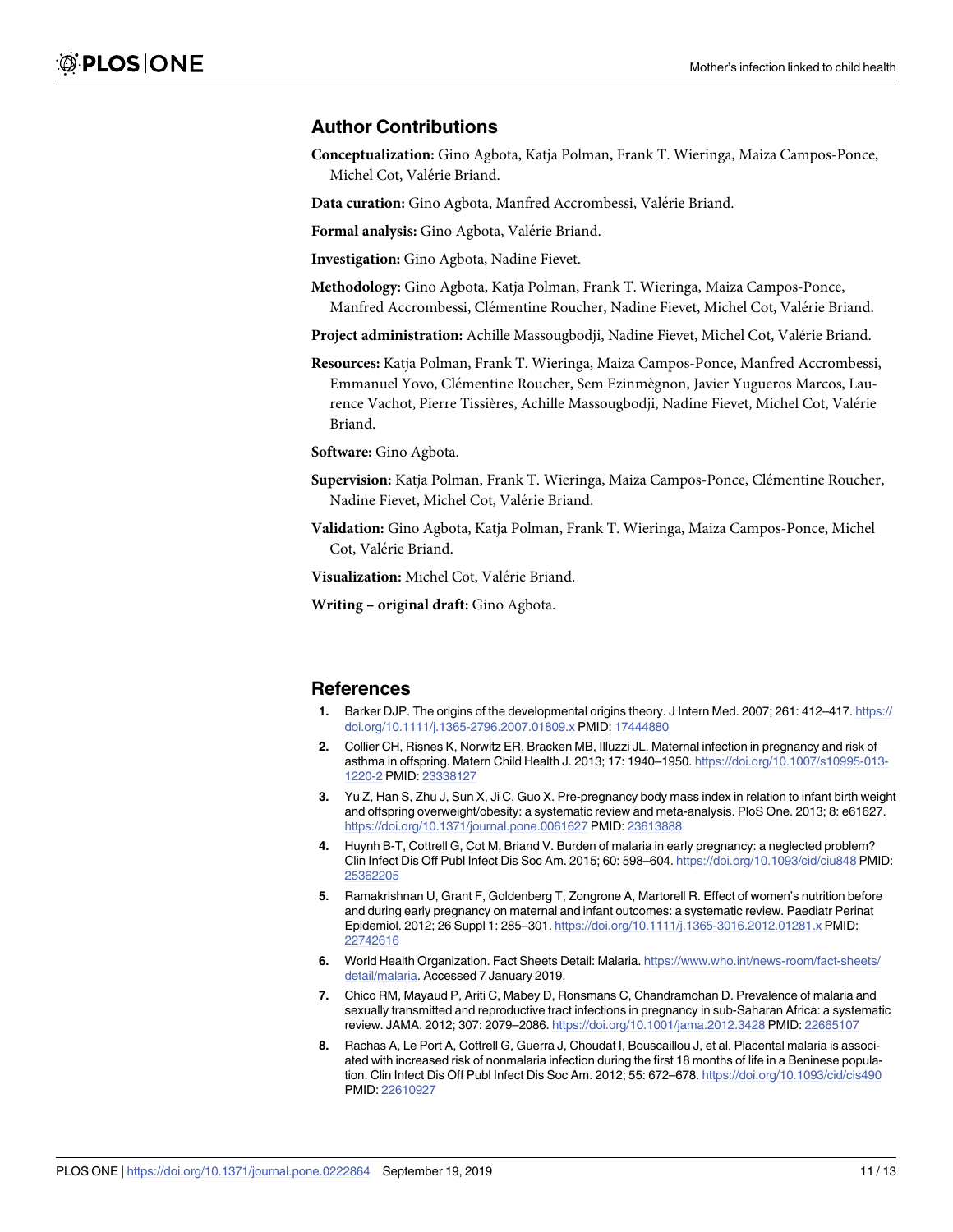- <span id="page-11-0"></span>**9.** Accrombessi M, Yovo E, Fievet N, Cottrell G, Agbota G, Gartner A, et al. Effects of Malaria in the First Trimester of Pregnancy on Poor Maternal and Birth Outcomes in Benin. Clin Infect Dis Off Publ Infect Dis Soc Am. 2018; <https://doi.org/10.1093/cid/ciy1073> PMID: [30561538](http://www.ncbi.nlm.nih.gov/pubmed/30561538)
- **[10](#page-1-0).** Le Port A, Watier L, Cottrell G, Ouédraogo S, Dechavanne C, Pierrat C, et al. Infections in infants during the first 12 months of life: role of placental malaria and environmental factors. PloS One. 2011; 6: e27516. <https://doi.org/10.1371/journal.pone.0027516> PMID: [22096588](http://www.ncbi.nlm.nih.gov/pubmed/22096588)
- **[11](#page-1-0).** World Health Organization. Fact Sheets Detail: Schistosomiasis. [https://www.who.int/news-room/fact](https://www.who.int/news-room/fact-sheets/detail/schistosomiasis)[sheets/detail/schistosomiasis.](https://www.who.int/news-room/fact-sheets/detail/schistosomiasis) Accessed 2 August 2019.
- **[12](#page-1-0).** Friedman JF, Mital P, Kanzaria HK, Olds GR, Kurtis JD. Schistosomiasis and pregnancy. Trends Parasitol. 2007; 23: 159–164. <https://doi.org/10.1016/j.pt.2007.02.006> PMID: [17336160](http://www.ncbi.nlm.nih.gov/pubmed/17336160)
- **[13](#page-1-0).** Djènontin A, Bio-Bangana S, Moiroux N, Henry M-C, Bousari O, Chabi J, et al. Culicidae diversity, malaria transmission and insecticide resistance alleles in malaria vectors in Ouidah-Kpomasse-Tori district from Benin (West Africa): A pre-intervention study. Parasit Vectors. 2010; 3: 83. [https://doi.org/10.](https://doi.org/10.1186/1756-3305-3-83) [1186/1756-3305-3-83](https://doi.org/10.1186/1756-3305-3-83) PMID: [20819214](http://www.ncbi.nlm.nih.gov/pubmed/20819214)
- **[14](#page-2-0).** Accrombessi M, Yovo E, Cottrell G, Agbota G, Gartner A, Martin-Prevel Y, et al. Cohort profile: effect of malaria in early pregnancy on fetal growth in Benin (RECIPAL preconceptional cohort). BMJ Open. 2018; 8: e019014. <https://doi.org/10.1136/bmjopen-2017-019014> PMID: [29317419](http://www.ncbi.nlm.nih.gov/pubmed/29317419)
- **[15](#page-2-0).** Mischlinger J, Pitzinger P, Veletzky L, Groger M, Zoleko-Manego R, Adegnika AA, et al. Validity and reliability of methods to microscopically detect and quantify malaria parasitaemia. Trop Med Int Health TM IH. 2018; 23: 980–991. <https://doi.org/10.1111/tmi.13124> PMID: [29956431](http://www.ncbi.nlm.nih.gov/pubmed/29956431)
- **[16](#page-2-0).** Peters PA, Warren KS, Mahmoud AA. Rapid, accurate quantification of schistosome eggs via nuclepore filters. J Parasitol. 1976; 62: 154–155. PMID: [1255368](http://www.ncbi.nlm.nih.gov/pubmed/1255368)
- **[17](#page-2-0).** Erhardt JG, Estes JE, Pfeiffer CM, Biesalski HK, Craft NE. Combined measurement of ferritin, soluble transferrin receptor, retinol binding protein, and C-reactive protein by an inexpensive, sensitive, and simple sandwich enzyme-linked immunosorbent assay technique. J Nutr. 2004; 134: 3127–3132. <https://doi.org/10.1093/jn/134.11.3127> PMID: [15514286](http://www.ncbi.nlm.nih.gov/pubmed/15514286)
- **[18](#page-3-0).** World Health Organization. Indicators for assessing infant and young child feeding practices: conclusions of a consensus meeting held 6–8 November 2007 in Washington D.C. Geneva, Switzerland: WHO; 2008. [Accessed 19 September 2018]. [http://www.who.int/nutrition/publications/iycf\\_indicators\\_](http://www.who.int/nutrition/publications/iycf_indicators_for_peer_review.pdf) for peer review.pdf.
- **[19](#page-3-0).** World Health Organization. Multicentre Growth Reference Study Group. WHO Child Growth Standards: Length/height-for-age, weight-for-age, weight-for-length, weight-for-height and body mass index-forage: Methods and development, Geneva: World Health Organization, 2006. [Accessed 17 August 2017]. [http://www.who.int/childgrowth/standards/technical\\_report/en/.](http://www.who.int/childgrowth/standards/technical_report/en/)
- **[20](#page-8-0).** Gbédandé K, Varani S, Ibitokou S, Houngbegnon P, Borgella S, Nouatin O, et al. Malaria modifies neonatal and early-life toll-like receptor cytokine responses. Infect Immun. 2013; 81: 2686–2696. [https://](https://doi.org/10.1128/IAI.00237-13) [doi.org/10.1128/IAI.00237-13](https://doi.org/10.1128/IAI.00237-13) PMID: [23690399](http://www.ncbi.nlm.nih.gov/pubmed/23690399)
- **21.** Cot M, Le Hesran JY, Staalsoe T, Fievet N, Hviid L, Deloron P. Maternally transmitted antibodies to pregnancy-associated variant antigens on the surface of erythrocytes infected with Plasmodium falciparum: relation to child susceptibility to malaria. Am J Epidemiol. 2003; 157: 203–209. [https://doi.org/10.](https://doi.org/10.1093/aje/kwf192) [1093/aje/kwf192](https://doi.org/10.1093/aje/kwf192) PMID: [12543619](http://www.ncbi.nlm.nih.gov/pubmed/12543619)
- **[22](#page-8-0).** Fievet N, Varani S, Ibitokou S, Briand V, Louis S, Perrin RX, et al. Plasmodium falciparum exposure in utero, maternal age and parity influence the innate activation of foetal antigen presenting cells. Malar J. 2009; 8: 251. <https://doi.org/10.1186/1475-2875-8-251> PMID: [19889240](http://www.ncbi.nlm.nih.gov/pubmed/19889240)
- **[23](#page-8-0).** Dorman EK, Shulman CE, Kingdom J, Bulmer JN, Mwendwa J, Peshu N, et al. Impaired uteroplacental blood flow in pregnancies complicated by falciparum malaria. Ultrasound Obstet Gynecol Off J Int Soc Ultrasound Obstet Gynecol. 2002; 19: 165–170. <https://doi.org/10.1046/j.0960-7692.2001.00545.x> PMID: [11876809](http://www.ncbi.nlm.nih.gov/pubmed/11876809)
- [24](#page-8-0). Onzo-Aboki A, Ibikounlé M, Boko PM, Savassi BS, Doritchamou J, Siko EJ, et al. Human schistosomiasis in Benin: Countrywide evidence of Schistosoma haematobium predominance. Acta Trop. 2019; 191: 185–197. PMID: [30633895](http://www.ncbi.nlm.nih.gov/pubmed/30633895)
- **[25](#page-8-0).** King CL, Malhotra I, Mungai P, Wamachi A, Kioko J, Ouma JH, et al. B cell sensitization to helminthic infection develops in utero in humans. J Immunol Baltim Md 1950. 1998; 160: 3578–3584.
- **[26](#page-8-0).** Olveda RM, Acosta LP, Tallo V, Baltazar PI, Lesiguez JLS, Estanislao GG, et al. Efficacy and safety of praziquantel for the treatment of human schistosomiasis during pregnancy: a phase 2, randomised, double-blind, placebo-controlled trial. Lancet Infect Dis. 2016; 16: 199–208. [https://doi.org/10.1016/](https://doi.org/10.1016/S1473-3099(15)00345-X) [S1473-3099\(15\)00345-X](https://doi.org/10.1016/S1473-3099(15)00345-X) PMID: [26511959](http://www.ncbi.nlm.nih.gov/pubmed/26511959)
- **[27](#page-8-0).** Mombo-Ngoma G, Honkpehedji J, Basra A, Mackanga JR, Zoleko RM, Zinsou J, et al. Urogenital schistosomiasis during pregnancy is associated with low birth weight delivery: analysis of a prospective cohort of pregnant women and their offspring in Gabon. Int J Parasitol. 2017; 47: 69–74. PMID: [28003151](http://www.ncbi.nlm.nih.gov/pubmed/28003151)